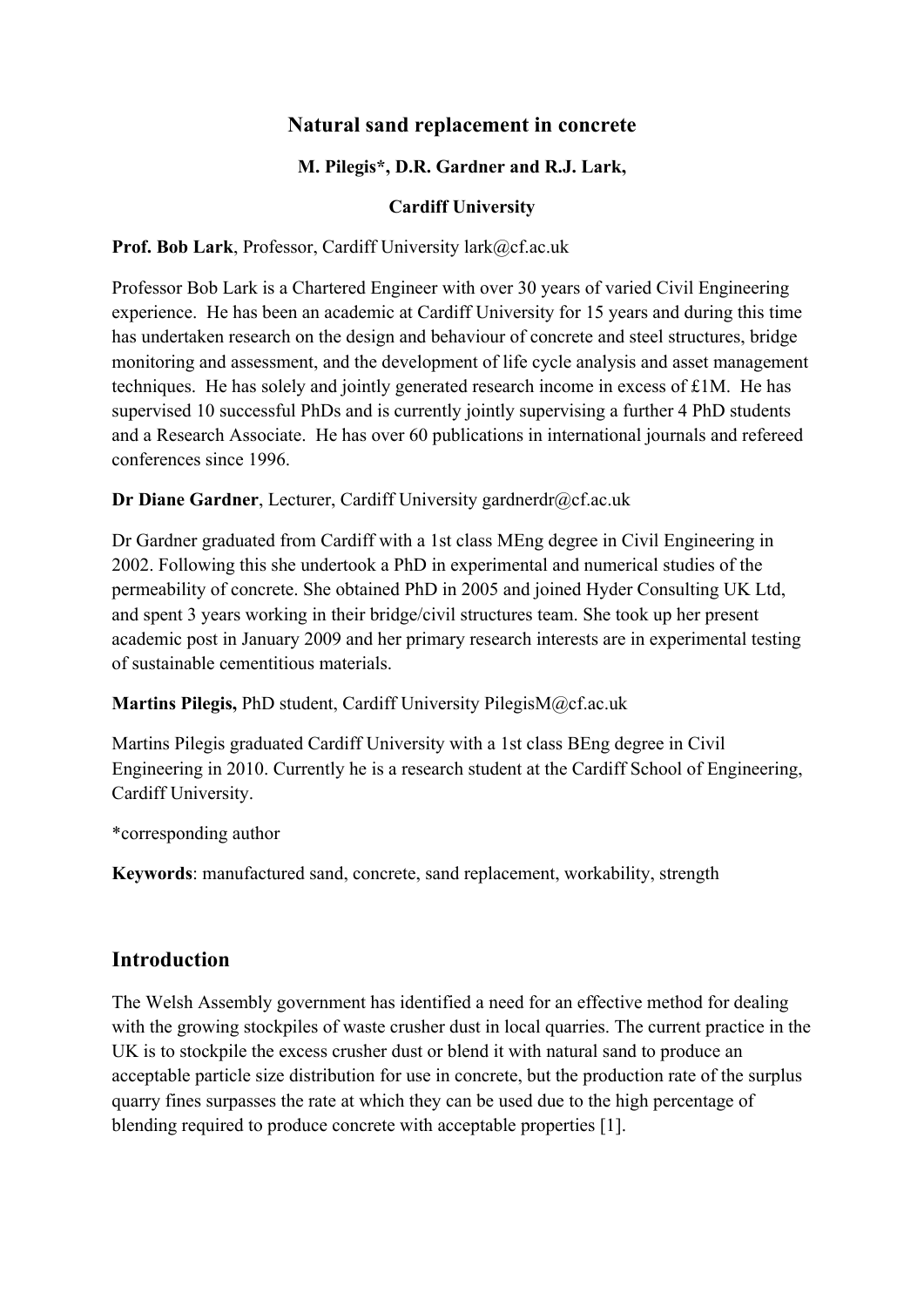A research project was commissioned to investigate the feasibility of manufacturing sand from the waste quarry fines that could be used to fully replace natural sand and sand blends in concrete applications. This was done in collaboration with Kayasand, a company which offers a dry sand manufacturing process (V7 process) which improves the shape of sand particles and controls the grading [2].

In this study manufactured sands produced with the V7 process from four quarries were considered. The resulting consistency and compressive strength of concrete when sands were used as 100% replacement for natural sand is presented.

# **Materials**

In the study the following materials were used: CEM I 52.5 N conforming to EN 197-1, sea dredged natural sand from Bristol channel conforming to BS EN 12620:2002, 4/20 mm crushed limestone coarse aggregate, and sands produced from quarry dusts using the V7 dry manufacturing system.

# **Notation**

Sands were manufactured from basalt, granite, limestone and sandstone quarry dusts yielding at least four gradings for each sand. These gradings differed mainly in the sub 63 micron particle or fines content. The designation for the materials used in this paper is shown in Table 1.

| <b>Material</b>           | <b>Designation</b> | $\frac{0}{0}$<br>fines | <b>Material</b>           | <b>Designation</b> | $\frac{0}{0}$<br>fines |
|---------------------------|--------------------|------------------------|---------------------------|--------------------|------------------------|
| Natural Sand              | <b>NS</b>          |                        | Granite crusher<br>dust   | G-Dust             |                        |
| Coarse aggregate          | <b>CA</b>          |                        |                           | $G-A$              | $\overline{2}$         |
| Basalt crusher dust       | <b>B-Dust</b>      |                        |                           | $G-B$              | 2.9                    |
| Basalt sands              | $B-A$              |                        | Granite sands             | $G-C$              | 5.1                    |
|                           | $B-B$              | 2.9                    |                           | $G-D$              | 6.5                    |
|                           | $B-C$              | 5.1                    |                           | $G-E$              | 9                      |
|                           | $B-D$              | 7.4                    | Sandstone crusher<br>dust | S-Dust             |                        |
| Limestone crusher<br>dust | L-Dust             |                        |                           | $S-A$              | 3.5                    |
| Limestone sands           | L-A                | 2.8                    | Sandstone sands           | $S-B$              | 5                      |
|                           | $L-B$              | 4.9                    |                           | $S-C$              | 7                      |
|                           | $L-C$              | 7.1                    |                           | $S-D$              | 9                      |
|                           | L-D                | 9                      |                           |                    |                        |

| Table 1 Notation of materials used in the study |
|-------------------------------------------------|
|-------------------------------------------------|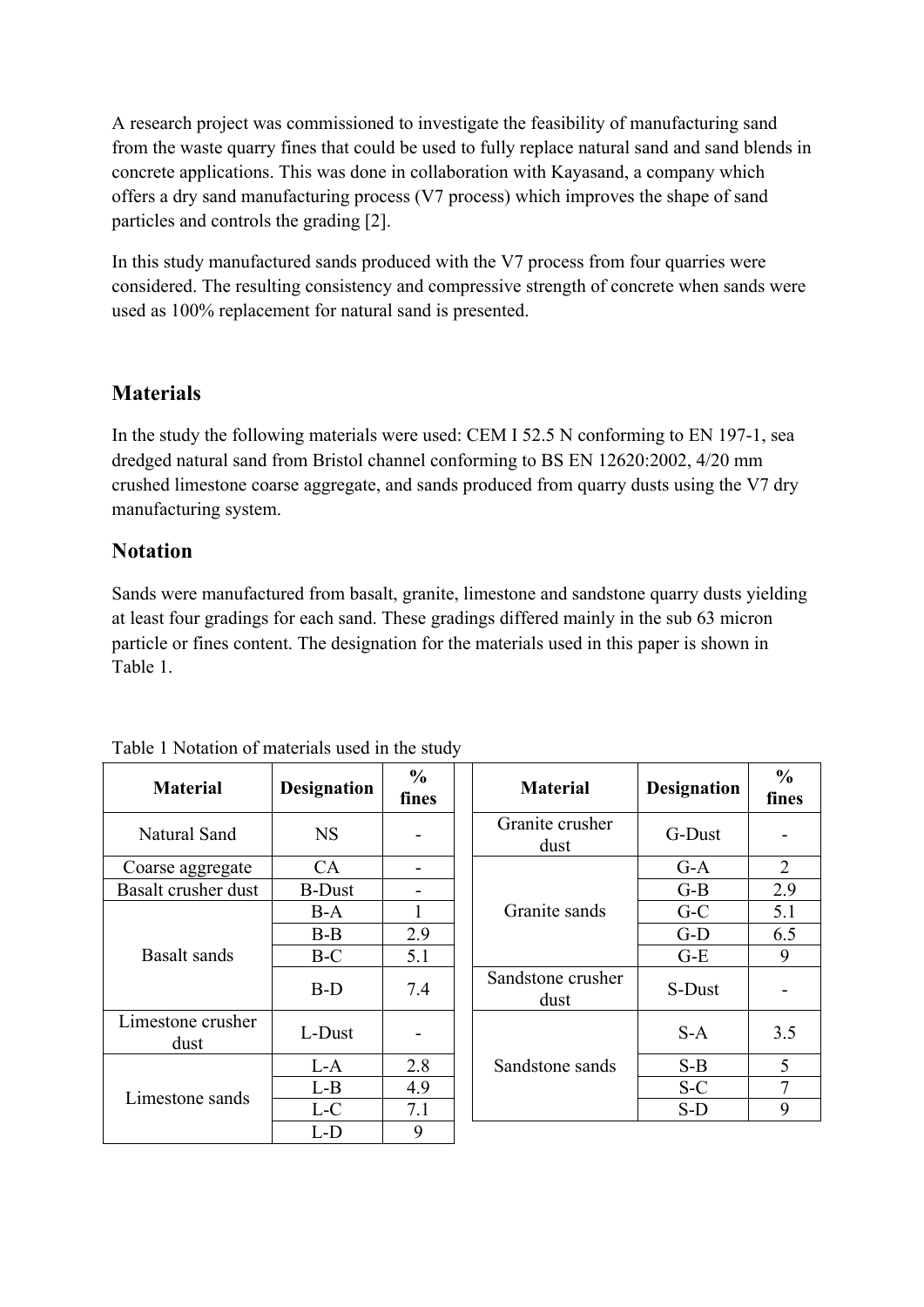# **Experimental programme**

#### **Fine aggregate tests**

All sands were tested for particle size distribution according to BS EN 933-1, Particle density and water absorption according to BS EN 1097-6, Methylene blue test (MBV) according to BS EN 933-9 on the 0/2mm fraction, Sand equivalence test (SE) according to BS EN 933-8 on the 0/2mm fraction and using the New Zealand Flow cone (NZFC) according to NZS 3111-1986. Test results are shown in Figures 1-6 and Table 2.

## **Concrete tests**

Fresh concrete was tested for slump according to BS EN 12350-2:2009, air entrainment and plastic density. Hardened concrete specimens were tested for compressive strength at 1, 7 and 28 days and flexural strength at 28 days.

#### **Concrete mixtures**

Concrete mixes were made from all sands using the mix composition reported in Table 2 with the aim of achieving an S2 (50- 90 mm) slump and using the concrete mix containing natural sand as the control. For each sand the water to cement ratio was adjusted in order to achieve an S2 slump in the –B graded sand mix. This water to cement ratio was then kept constant for the remainder of the mixes of the same sand mineralogy and the change in slump recorded.

All mix proportioning took into account the water content and absorption capacity of the coarse and fine aggregates. Nine 100 mm cubes and three 100x100x500 mm beams were made from every mix and tested at the corresponding age.

| Table 2 Concrete mix composition |                                               |                       |                                                                 |  |  |
|----------------------------------|-----------------------------------------------|-----------------------|-----------------------------------------------------------------|--|--|
|                                  |                                               |                       | Cement   Coarse aggregate   Fine aggregate   Water/cement ratio |  |  |
|                                  | $350 \text{ kg/m}^3$   1040 kg/m <sup>3</sup> | 753 kg/m <sup>3</sup> | varies                                                          |  |  |

# **Results and discussion**

The results from the fine aggregate, fresh concrete and hardened concrete tests are presented in the following sections. The results of the crusher dust (using the 0-4mm fraction) have been included for completeness although it is recognised that a mix comprising 100% crusher dust as a replacement for natural sand in concrete is unrealistic. However, the crusher dust results do provide a useful indication of the success of the sand manufacturing process through the sand characterisation and the fresh concrete workability results.

## **Fine aggregate test results**

Figures 1-4 show the particle size distributions for manufactured sands and the corresponding crusher dust 0-4 mm fractions used in the sand production. It can be seen that all manufactured sands irrespective of the parent material, yield similar particle size distributions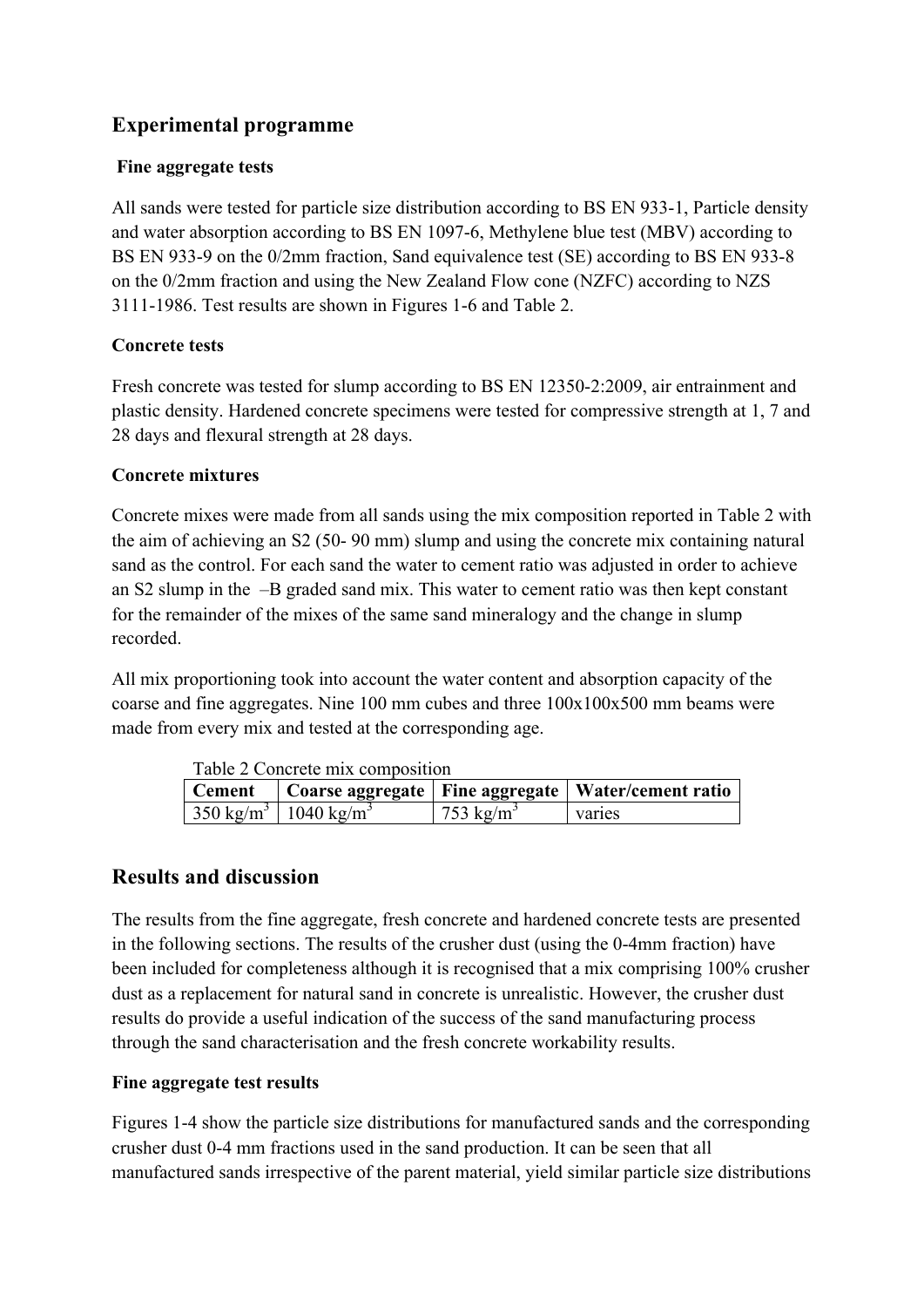with a sub 63 micron particle content ranging from  $1 - 9\%$ . Furthermore, higher fines gradings contain more 0.3 to 1 mm particles than the feed crusher dust fractions as indicated by the steeper gradients of the particle size distribution curves in that region. The 0.3 – 1mm fraction usually is deemed to be deficient in crusher dusts, therefore requiring a blend with natural sand to comply with standards and perform adequately in concrete mixtures [1].



Figure 1 Sandstone sand particle size distributions Figure 2 Basalt sand particle size distributions







Figure 3 Granite sand particle size distributions Figure 4 Limestone sand particle size distributions



Figure 5 Natural sand and coarse aggregate particle size distributions

Table 3 shows the methylene blue value, sand equivalence and water absorption test results. Dredged natural sand has the lowest MBV and the highest SE value indicating a clean sand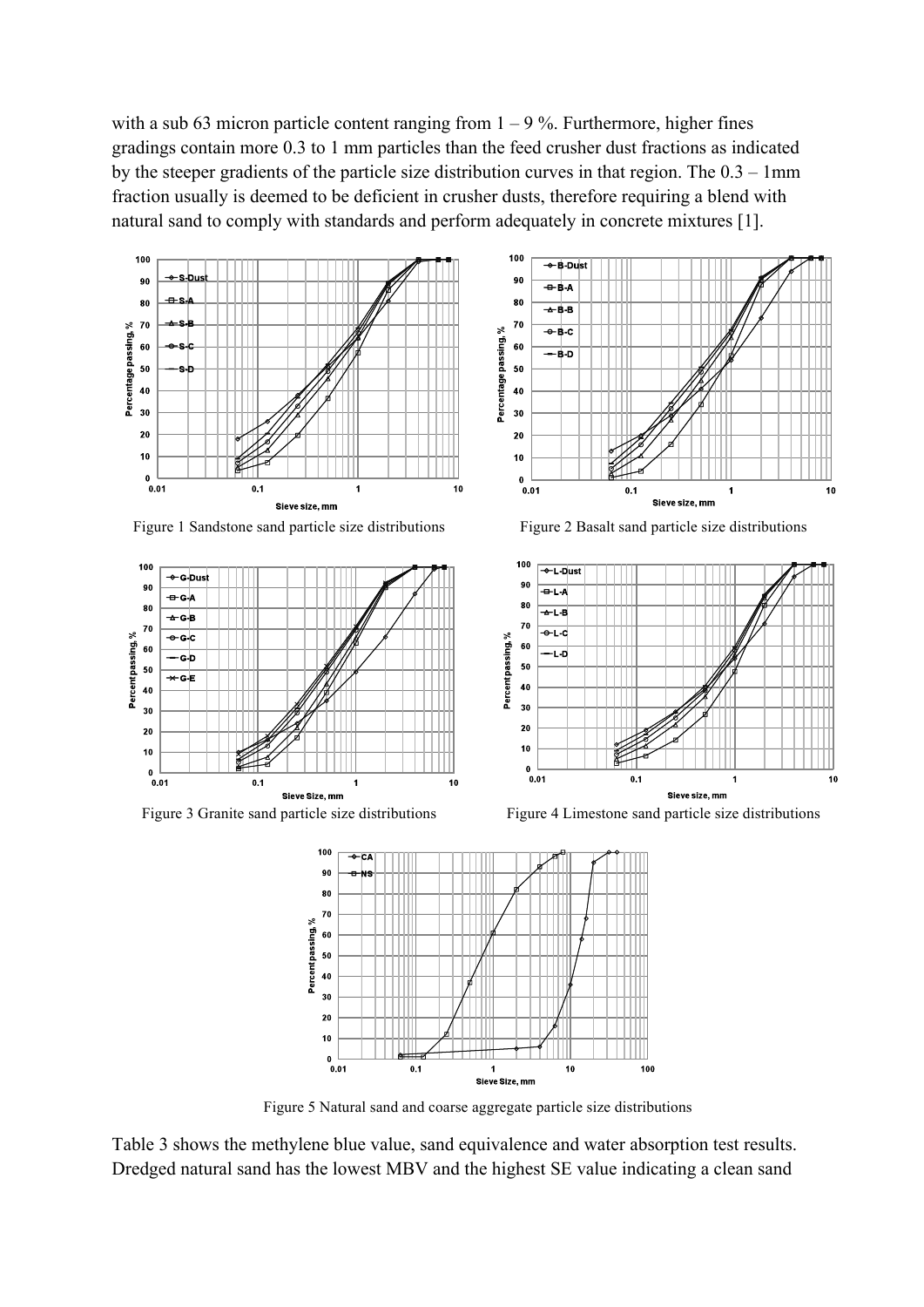without deleterious particles. Such results were to be expected as natural sand from a dredged source typically has less than 1% fines as a result of additional fines being washed out in the screening process.

|               | MBV,g of<br><b>MB</b> solution<br>per kg of |           |                      |  |
|---------------|---------------------------------------------|-----------|----------------------|--|
| <b>Sample</b> | $0/2$ mm sand                               | <b>SE</b> | WA <sub>24</sub> , % |  |
| <b>NS</b>     | 0.24                                        | 94        | 1.04                 |  |
| G-Dust        | 0.77                                        | 50        | 0.58                 |  |
| $G-A$         | 0.39                                        | 80        |                      |  |
| $G-B$         | 0.40                                        | 74        |                      |  |
| $G-C$         | 0.47                                        | 71        | 0.58                 |  |
| $G-D$         | 0.50                                        | 70        |                      |  |
| $G-E$         | 0.63                                        | 69        |                      |  |
| <b>B-Dust</b> | 5.36                                        | 48        | 1.92                 |  |
| $B-A$         | 2.10                                        | 73        |                      |  |
| $B-B$         | 2.29                                        | 61        | 1.67                 |  |
| $B-C$         | 2.64                                        | 60        |                      |  |
| B-D           | 2.90                                        | 58        |                      |  |
| L-Dust        | 0.40                                        | 65        | 0.62                 |  |
| $L-A$         | 0.47                                        | 72        |                      |  |
| $L-B$         | 0.40                                        | 71        |                      |  |
| $L-C$         | 0.40                                        | 71        | 0.45                 |  |
| $L-D$         | 0.37                                        | 67        |                      |  |
| S-Dust        | 3.19                                        | 27        | 1.53                 |  |
| $S-A$         | 1.40                                        | 31        |                      |  |
| $S-B$         | 1.48                                        | 30        | 0.98                 |  |
| $S-C$         | 1.50                                        | 28        |                      |  |
| $S-D$         | 1.63                                        | 27        |                      |  |

Table 3 Fine aggregate characterisation test results

The low MBV values for granite and limestone sands indicate that the fines are mostly dust of fracture created during the processing. As such a good performance was expected and confirmed in the concrete trials discussed in the next section.

The high MBV  $(>1)$  and low SE  $(<1>70$ ) for the sandstone and basalt sands indicate the potential presence of clays which increased the water demand of the concrete mixes as shown by the concrete trial results in Table 4.

It can be seen that all crusher dusts have higher MBV and lower SE values than manufactured sands indicating that the V7's grading and air screening process has removed some fines and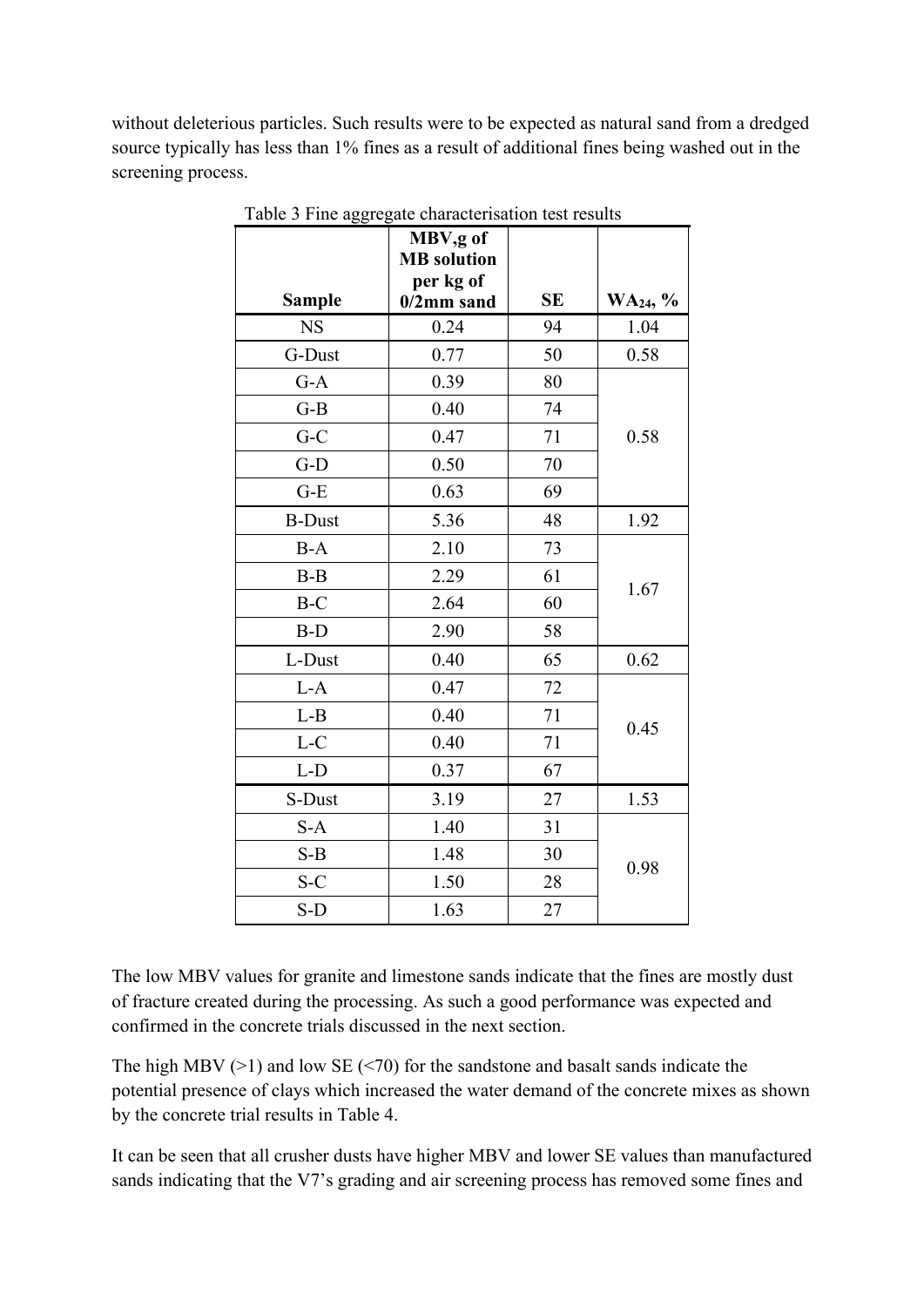possibly some of the detrimental clay particles that are known to contribute to deterioration of a concrete.



Figure 6 New Zealand flow cone plot of flow time against voids

The New Zealand flow cone test provides an indirect indication of particle shape, surface texture and grading [3]. Figure 6 shows that all sands manufactured using the V7 process fall within the prescribed specification envelope of the NZ standard whereas the crusher dusts lie just on the boundary or outside it. This suggests that the processing has optimized the grading and shape of manufactured sands and provides additional justification for their use as 100% natural sand replacement in concrete.

#### **Concrete results**

The quarry dust mixes for all of the sands required a higher w/c ratio to achieve an S2 slump than their manufactured sand counterparts. This provides clear evidence of the improved particle shape and grading of the manufactured sand as a result of the V7 process.

The basalt and sandstone sands required a higher w/c ratio (0.67) than the granite and limestone sands (0.58 and 0.55 respectively) to achieve an S2 slump. This was due to presence of clay particles in the sands as indicated by the MBV test discussed previously. Natural sand required the least water to cement ratio (0.48) to reach the S2 slump as a result of the intrinsic roundness of the sand particles and the lack of fines which, have been washed out in the dredging and screening process.

The results show a general trend of decreasing slump as the fines content increases as a result of an associated increase in the specific surface area of the sands. However, there are exceptions to this observation, in mixes S-C, L-C and B-B, in particular, where the slump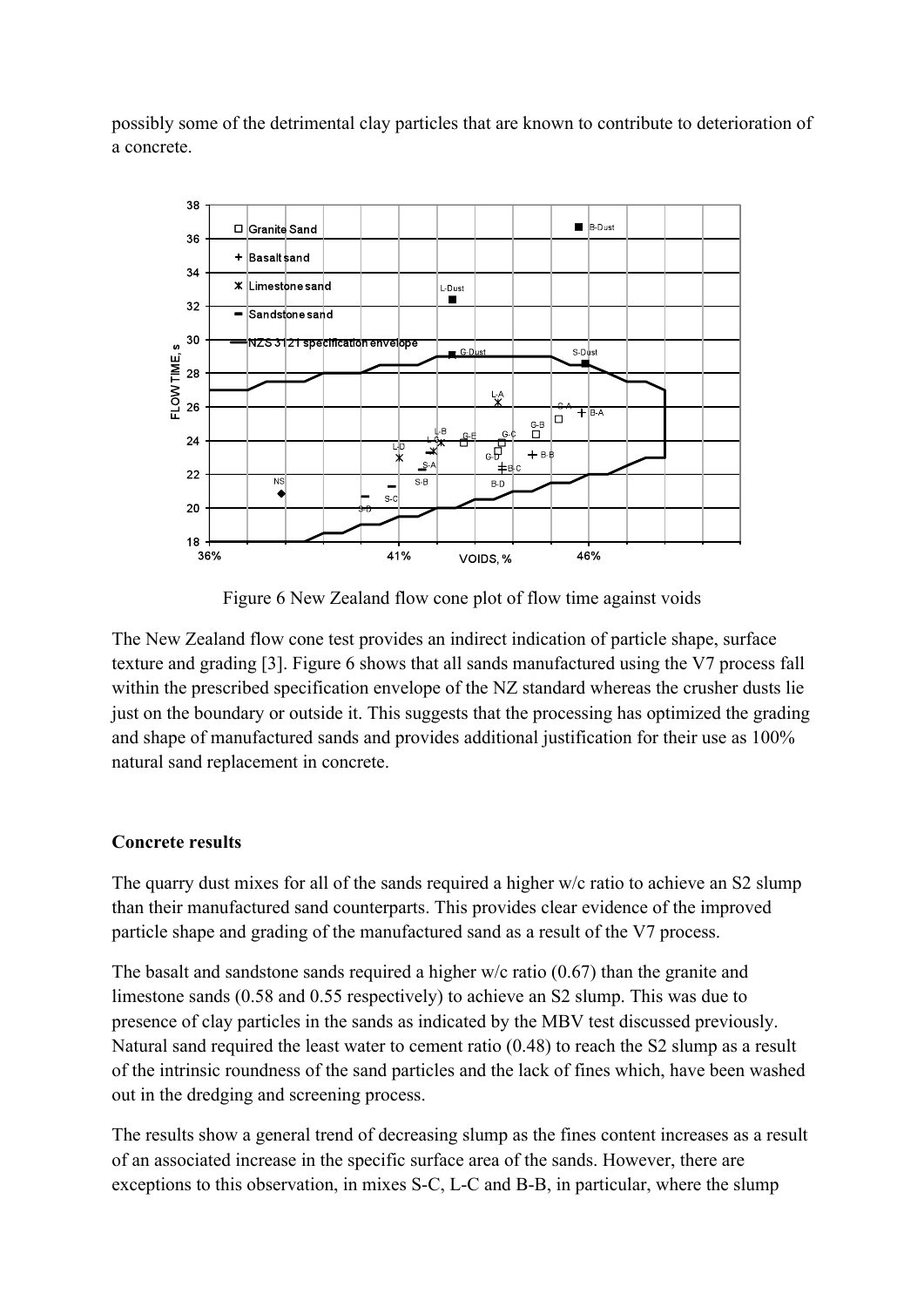values are higher than the expected trend. This might be attributed to optimum packing and the lubricating effect of the fines offsetting the negative effect of the increased specific surface area.

| <b>Mix</b>    | w/c   | Slump, |       | Compressive strength,<br>N/mm <sup>2</sup> | <b>Flexural strength</b><br>$N/mm^2$ |                          |
|---------------|-------|--------|-------|--------------------------------------------|--------------------------------------|--------------------------|
|               | ratio | mm     | 1 day | 7 day                                      | 28 day                               | 28day                    |
| <b>NS</b>     | 0.48  | 95     | 23.8  | 48.0                                       | 58.9                                 | 6.1                      |
| G-Dust        | 0.66  | 80     | 12.5  | 30.3                                       | 39.1                                 |                          |
| $G-A$         | 0.58  | 120    | 17.6  | 43.5                                       | 52.2                                 | 5.6                      |
| $G-B$         | 0.58  | 80     | 17.0  | 40.2                                       | 49.9                                 | 5.6                      |
| $G-C$         | 0.58  | 80     | 17.9  | 40.4                                       | 50.1                                 | 6.0                      |
| $G-D$         | 0.58  | 60     | 19.3  | 42.2                                       | 52.3                                 | 5.8                      |
| $G-E$         | 0.58  | 60     | 16.6  | 40.6                                       | 48.1                                 | 5.4                      |
| <b>B-Dust</b> | 0.72  | 70     | 9.3   | 25.8                                       | 35.5                                 | $\blacksquare$           |
| $B-A$         | 0.67  | 70     | 11.8  | 30.4                                       | 41.7                                 | 5.3                      |
| $B-B$         | 0.67  | 80     | 12.9  | 31.3                                       | 43.7                                 | 5.5                      |
| $B-C$         | 0.67  | 62.5   | 13.0  | 33.1                                       | 42.7                                 | 5.4                      |
| $B-D$         | 0.67  | 47.5   | 13.2  | 35.2                                       | 45.6                                 | 5.6                      |
| L-Dust        | 0.61  | 60     | 18.5  | 38.0                                       | 50.2                                 | $\overline{a}$           |
| $L-A$         | 0.55  | 90     | 18.0  | 44.3                                       | 55.7                                 | 6.6                      |
| $L-B$         | 0.55  | 70     | 21.2  | 47.8                                       | 58.0                                 | 6.7                      |
| L-C           | 0.55  | 82.5   | 22.7  | 46.2                                       | 56.2                                 | 6.1                      |
| $L-D$         | 0.55  | 65     | 21.4  | 46.9                                       | 56.6                                 | 6.0                      |
| S-Dust        | 0.75  | 80     | 8.2   | 23.3                                       | 31.3                                 | $\overline{\phantom{a}}$ |
| $S-A$         | 0.67  | 85     | 12.7  | 34.5                                       | 41.4                                 | 5.2                      |
| $S-B$         | 0.67  | 75     | 14.9  | 31.4                                       | 43.3                                 | 5.6                      |
| $S-C$         | 0.67  | 97.5   | 14.7  | 32.8                                       | 42.8                                 | 5.5                      |
| $S-D$         | 0.67  | 75     | 12.1  | 30.5                                       | 39.9                                 | 5.2                      |

Table 4 Concrete mixture results

Despite the presence of clay and the w/c ratio of 0.67, the basalt and sandstone concretes produced workable concretes with 28 day compressive strengths in the range of 39.9 to 43.7 N/mm<sup>2</sup>. Granite sand concretes at 28 days reached compressive strengths of 48.1 to 52.2 N/mm<sup>2</sup>. Limestone sand concretes yielded compressive strengths from 55.7 to 58.0 N/mm<sup>2</sup>, which is comparable to the dredged sand control mix with strength of 58.9 N/mm<sup>2</sup>. These results indicate that the shape of the manufactured sand positively affects the compressive strength of concrete as the limestone sands reach approximately the same strength as natural sand but with 0.07 higher w/c ratio. This provides encouraging evidence that at the same w/c ratio and with the addition of water reducing admixtures that the compressive strength of a manufactured sand concrete mix could easily surpass that of a natural sand mix.